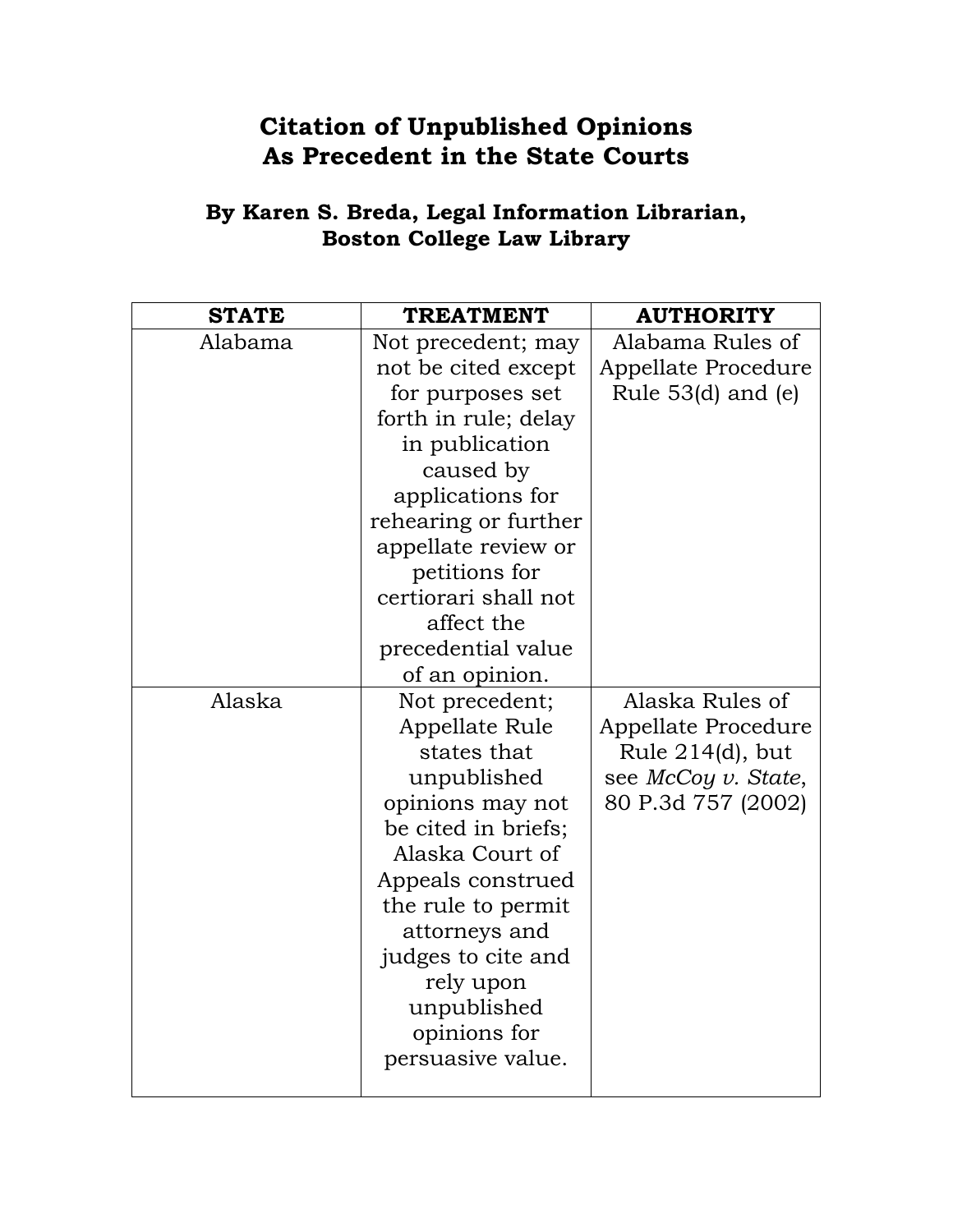| Arizona     | Not precedent; may<br>not be cited to any<br>court except for<br>purposes set forth<br>in rule                                            | Arizona Rules of<br>Civil Appellate<br>Procedure Rule<br>28(c); Walden<br>Books Co. v.<br>Department of<br>Revenue, 198 Ariz.<br>584, 12 P.3d 809<br>$(2000)$ (holding<br>Rule 28(c) applies<br>to unpublished |
|-------------|-------------------------------------------------------------------------------------------------------------------------------------------|----------------------------------------------------------------------------------------------------------------------------------------------------------------------------------------------------------------|
|             |                                                                                                                                           | decisions of any<br>court)                                                                                                                                                                                     |
| Arkansas    | May not be cited,<br>quoted or referred<br>to except on an<br>issue such as res<br>judicata, collateral<br>estoppel or law of<br>the case | Arkansas Supreme<br>Court Rule 5-2(d)                                                                                                                                                                          |
| California  | May not be cited or<br>relied upon except<br>for purposes set<br>forth in Rule                                                            | California Rules of<br>Court Rule<br>8.1115(a)                                                                                                                                                                 |
| Colorado    | Not precedent                                                                                                                             | Colorado Appellate<br>Rule $35(f)$ ; <i>Bittle v.</i><br>Brunetti, 750 P.2d<br>(1988)<br>49                                                                                                                    |
| Connecticut | Decision not<br>officially reported<br>may be cited so<br>long as copy is<br>provided to court<br>and opposing<br>counsel                 | Conn. Rules of<br>Appellate Procedure<br>Practice Book 1998<br>§67.9                                                                                                                                           |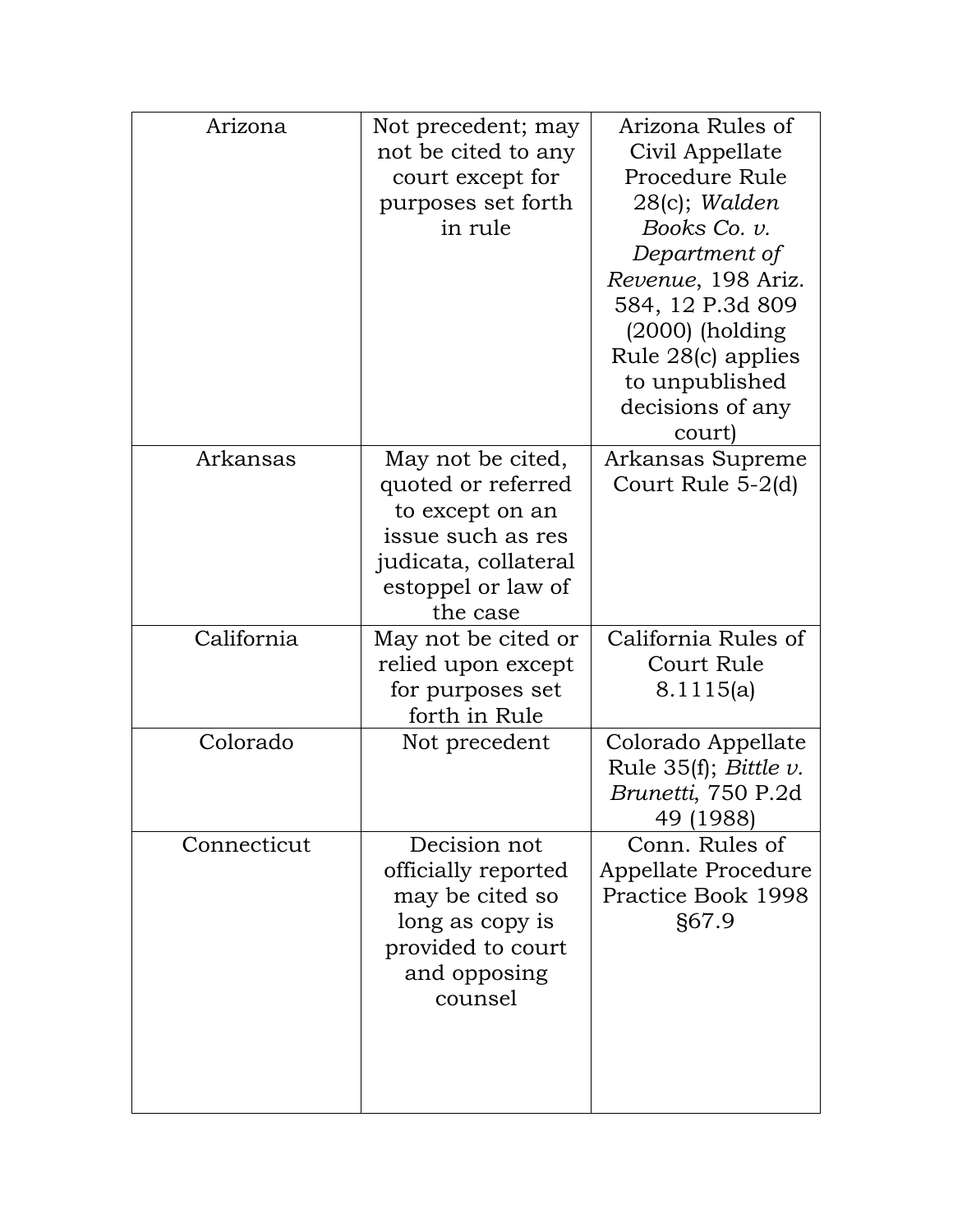| Delaware                | Unreported<br>opinions are<br>precedent in<br>Delaware; citing<br>party must file copy<br>of unreported<br>opinion and use<br>one of three<br>citation forms in<br>compliance with                                                   | Del. Sup. Ct. Rule<br>17(a) commentary;<br>Rule $14(b)(vi)(4)$ &<br>(g)(ii).                                                                                                               |
|-------------------------|--------------------------------------------------------------------------------------------------------------------------------------------------------------------------------------------------------------------------------------|--------------------------------------------------------------------------------------------------------------------------------------------------------------------------------------------|
|                         | Del. Sup. Ct. Rule<br>$14(b)(vi)(4)$ and<br>$14(g)(ii)$ .                                                                                                                                                                            |                                                                                                                                                                                            |
| District of<br>Columbia | May not be cited in<br>appellate briefs<br>except for purposes<br>set forth in rule                                                                                                                                                  | DC Court of<br>Appeals Rule 28(g)                                                                                                                                                          |
| Florida                 | Unwritten per<br><i>curiam</i> decision<br>from another court<br>has no relevance<br>and may not be<br>cited; Unwritten<br>opinions of the<br>same court,<br>although not<br>precedent, may be<br>cited for persuasive<br>reasoning. | Department of Legal<br>Affairs v. District<br>Court of Appeal,<br>Fifth Circuit, 434<br>So.2d 310 (Fla.<br>1983) (petition for<br>mandamus to<br>permit citation of<br>unwritten opinions) |
| Georgia                 | Unreported<br>decision is neither<br>physical nor<br>binding precedent                                                                                                                                                               | Georgia Court of<br>Appeals Rule 33(b)                                                                                                                                                     |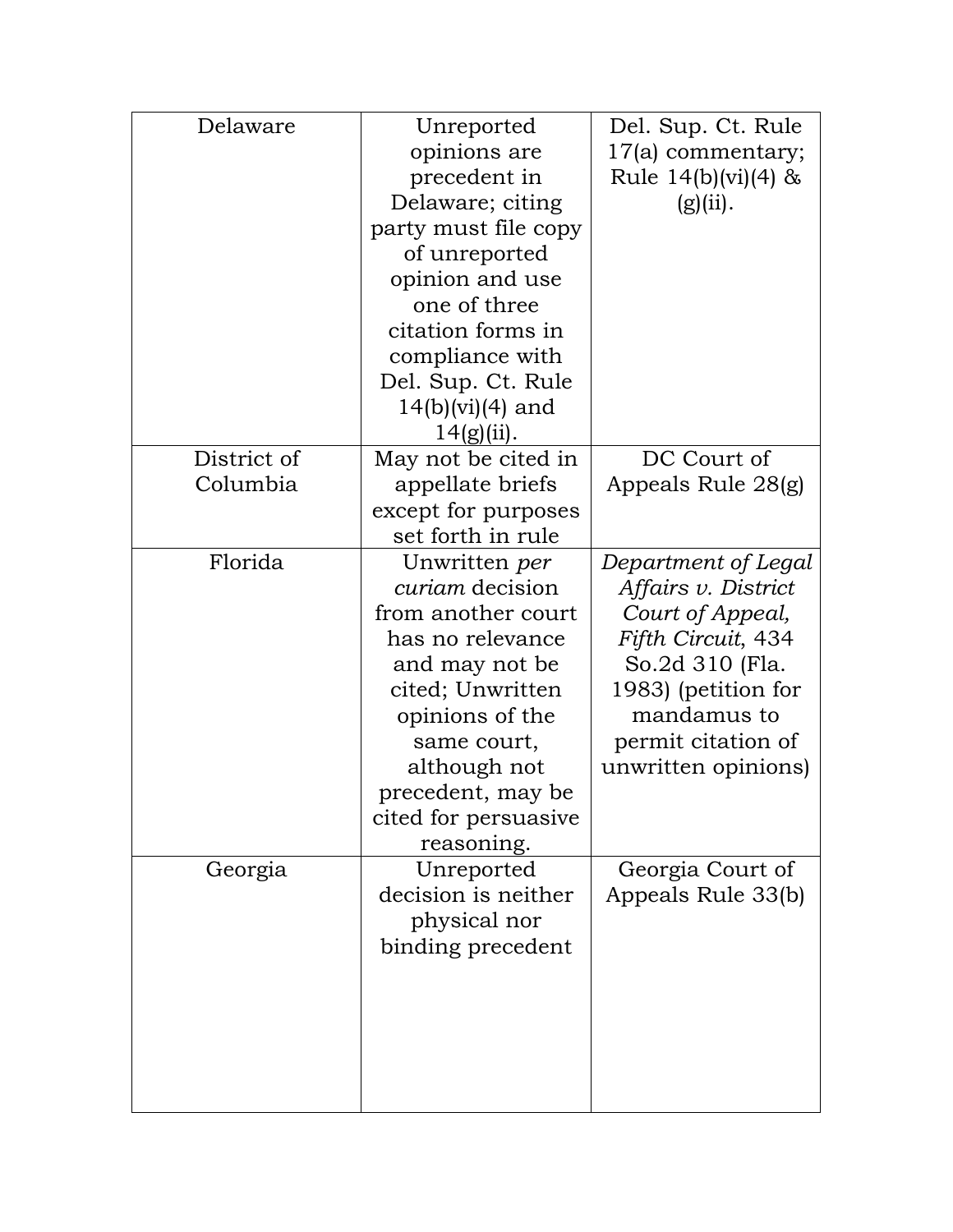| Hawai'i  | May not be cited     | Hawai'i Rules of     |
|----------|----------------------|----------------------|
|          | except to establish  | Appellate Procedure  |
|          | law of the case, res | Rule 35(c); Cf.      |
|          | judicata or          | Douglass v. Pflueger |
|          | collateral estoppel  | Hawai'i, Inc., 110   |
|          | or in a criminal     | Haw. 520, 135 P.3d   |
|          | matter involving     | 129 (2006) (Rule     |
|          | same respondent;     | 35(c) prohibition is |
|          | Attorneys may cite   | limited to opinions  |
|          | unpublished          | issued by Hawai'i    |
|          | opinions from        | courts).             |
|          | jurisdictions other  |                      |
|          | than Hawai'i         |                      |
| Idaho    | Not precedent; may   | Idaho Supreme        |
|          | not be cited in any  | Court Operating      |
|          | court                | Rule $15(f)$         |
| Illinois | Not precedent; may   | Illinois Supreme     |
|          | not be cited except  | Court Rule 23(e)     |
|          | to establish double  |                      |
|          | jeopardy, res        |                      |
|          | judicata, collateral |                      |
|          | estoppel or law of   |                      |
|          | the case             |                      |
| Indiana  | Not precedent; may   | Indiana Rules of     |
|          | not be cited except  | Appellate Procedure  |
|          | to establish law of  | Rule $65(D)$         |
|          | the case, collateral |                      |
|          | estoppel or res      |                      |
|          | judicata             |                      |
| Iowa     | Not precedent; may   | Iowa R. App. P.      |
|          | be cited, so long as | Rule 6.14(5)         |
|          | citing party         |                      |
|          | complies with rule   |                      |
|          |                      |                      |
|          |                      |                      |
|          |                      |                      |
|          |                      |                      |
|          |                      |                      |
|          |                      |                      |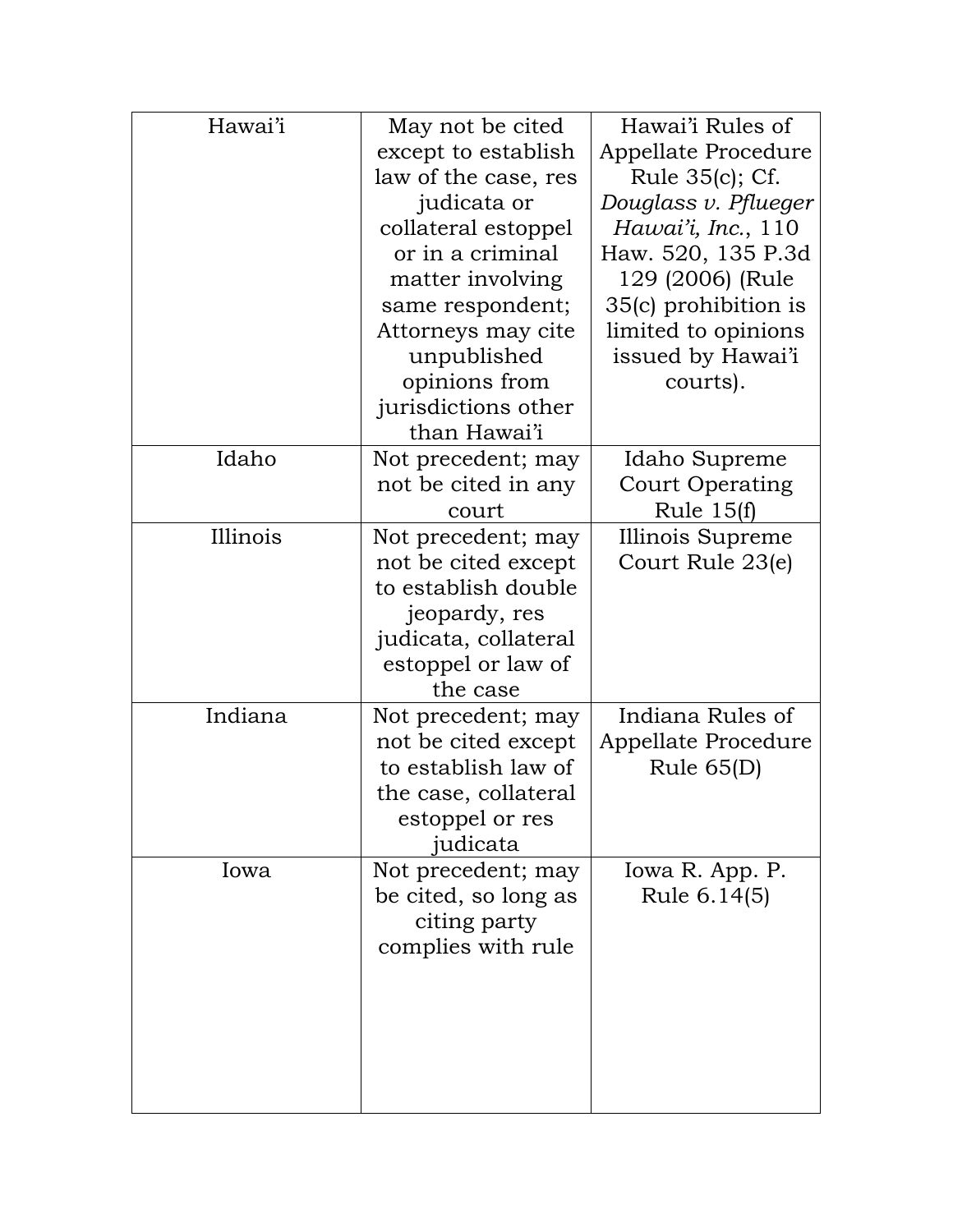| Kansas    | Not favored for       | Kansas Supreme      |
|-----------|-----------------------|---------------------|
|           | citation. May be      | Court Rule 7.04(f)  |
|           | cited as persuasive   |                     |
|           | authority for a       |                     |
|           | material issue not    |                     |
|           | addressed in a        |                     |
|           | published opinion;    |                     |
|           | copy must be          |                     |
|           | attached to citing    |                     |
|           | document.             |                     |
| Kentucky  | Not precedent; may    | Kentucky Rules of   |
|           | not be cited.         | Civil Procedure     |
|           | However,              | Rule 76.28(4)(c)    |
|           | unpublished           |                     |
|           | Kentucky appellate    |                     |
|           | decisions, rendered   |                     |
|           | after January 1,      |                     |
|           | 2003, may be cited    |                     |
|           | for consideration by  |                     |
|           | the court if there is |                     |
|           | no published          |                     |
|           | opinion that would    |                     |
|           | adequately address    |                     |
|           | the issue before the  |                     |
|           | court.                |                     |
| Louisiana | Unpublished           | Louisiana Uniform   |
|           | opinions "shall not   | Rules – Court of    |
|           | be cited, quoted or   | Appeals Rule 2-     |
|           | referred to"          | 16.3                |
|           | sanctions apply)      |                     |
| Maine     | Not precedent         | Maine Rules of      |
|           |                       | Appellate Procedure |
|           |                       | Rule $12(c)$        |
|           |                       |                     |
| Maryland  | May be cited for      | Maryland Rules 1-   |
|           | any purpose other     | 104.                |
|           | than as precedent     |                     |
|           | or as persuasive      |                     |
|           | authority.            |                     |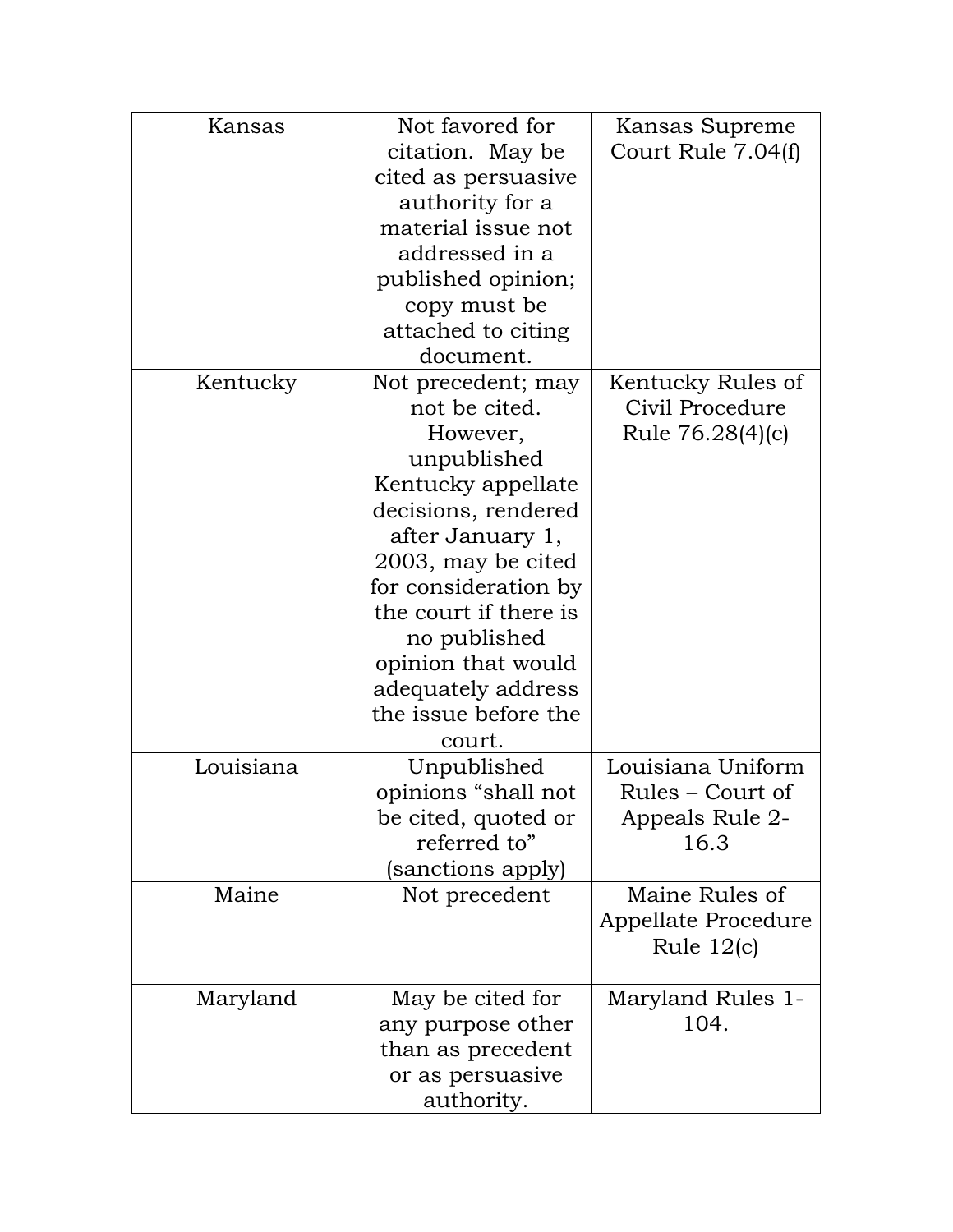| Massachusetts | Not to be cited or                      | Lyons v. Labor       |
|---------------|-----------------------------------------|----------------------|
|               | relied upon as                          | Relations            |
|               | authority in                            | Commission, 19       |
|               | unrelated cases                         | Mass. App. Ct. 562,  |
|               |                                         | 476 N.E.2d 243       |
|               |                                         | (1985)               |
| Michigan      | Not precedent; may                      | Michigan Court       |
|               | be cited so long as                     | <b>Rules Rule</b>    |
|               | copy is provided to                     | 7.215(C)(1)          |
|               | court and all                           |                      |
|               | parties                                 |                      |
| Minnesota     | Not precedent; may                      | M.S.A. §480A.08,     |
|               | not be cited unless                     | subd. 3; Minnesota   |
|               | counsel provides                        | Court of Appeals     |
|               | copy to all other                       | Rule 4.              |
|               | parties at least 48                     |                      |
|               | hours before its use                    |                      |
| Mississippi   |                                         | Mississippi Rules of |
|               | May not be cited,<br>quoted or referred | Appellate Procedure  |
|               |                                         |                      |
|               | to except in                            | Rules 35-A(b) and    |
|               | continuing or                           | $35-B(b)$            |
|               | related litigation                      |                      |
|               | upon an issue such                      |                      |
|               | as res judicata,                        |                      |
|               | collateral estoppel                     |                      |
|               | or law of the case.                     |                      |
| Missouri      | Shall not be cited                      | Missouri Supreme     |
|               | or otherwise used                       | Court Rule 84.16(b)  |
|               | in any case before                      |                      |
|               | any court.                              |                      |
| Montana       | Not precedent;                          | State v. Little, 260 |
|               | citations to                            | Mont. 460, 861       |
|               | unpublished                             | P.2d 154 (1993)      |
|               | opinions will not be                    |                      |
|               | recognized                              |                      |
|               |                                         |                      |
|               |                                         |                      |
|               |                                         |                      |
|               |                                         |                      |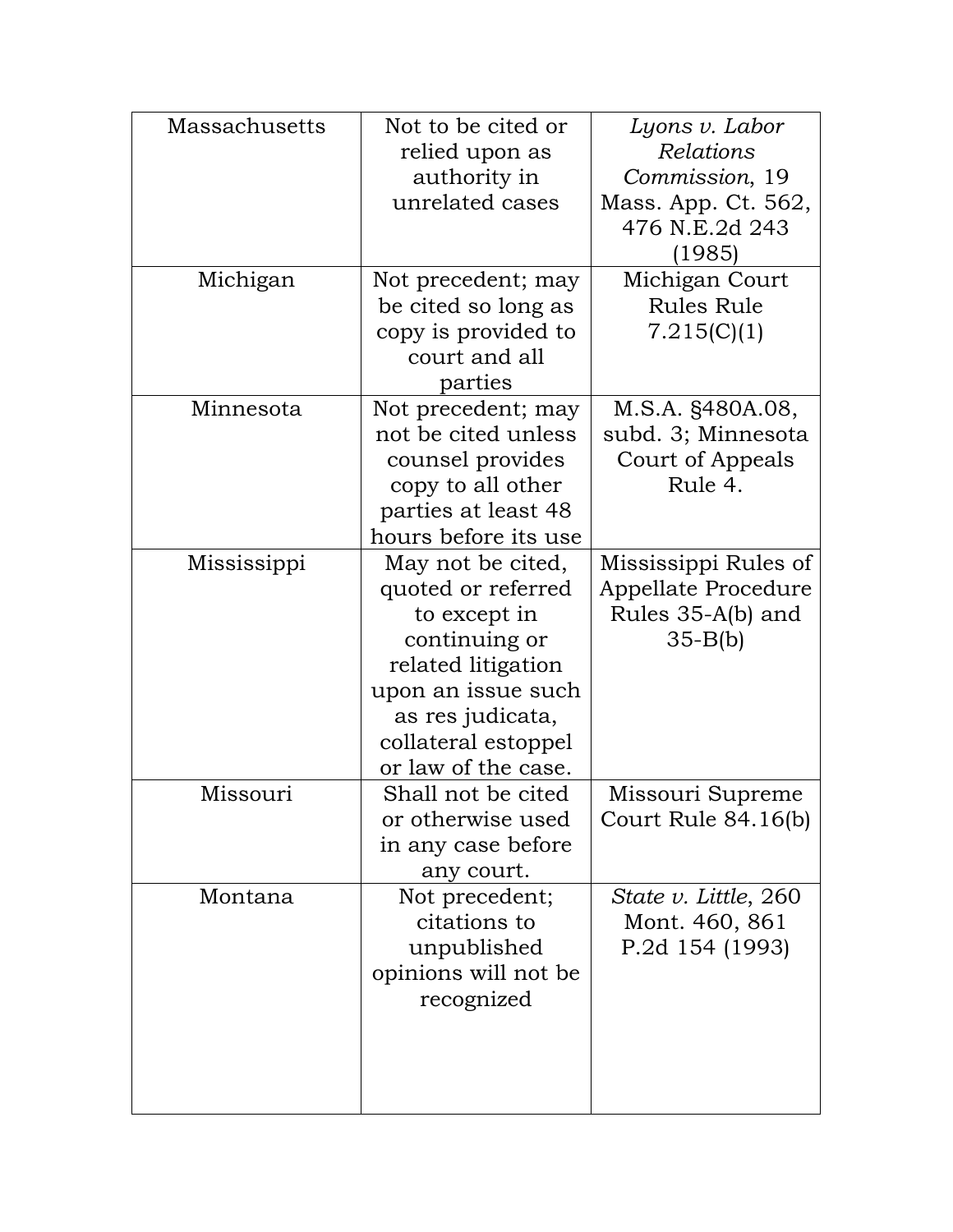| Nebraska      | Not precedent; may    | Nebraska Supreme        |
|---------------|-----------------------|-------------------------|
|               | be cited only when    | Court Rules of          |
|               | case is related, by   | Practice and            |
|               | identity of parties   | Procedure Rule          |
|               | or causes of action,  | $2E(4)$ ; State v.      |
|               | to the case then      | James, 6 Neb. App.      |
|               | before the court      | 444, 573 N.W.2d         |
|               |                       | 816 (1998)              |
| Nevada        | Not precedent; may    | Nevada Supreme          |
|               | not be cited as legal | <b>Court Rules Rule</b> |
|               | authority except for  | 123                     |
|               | purposes set forth    |                         |
|               | in rule               |                         |
| New Hampshire | All citations to New  | N.H. Sup. Ct. R. 16     |
|               | Hampshire cases       | and 20; see also        |
|               | must be to the New    | State v. LeBaron,       |
|               | Hampshire             | 148 N.H. 226, 808       |
|               | Reports; citations    | A.2s 451 (2002)         |
|               | to cases from other   | (N.H. Supreme           |
|               | states must include   | Court declined to       |
|               | National Reporter     | rule on the             |
|               | System citation;      | precedential value      |
|               | orders without        | of unpublished          |
|               | written opinions      | decisions)              |
|               | are non-              |                         |
|               | precedential          |                         |
| New Jersey    | Not precedent;        | New Jersey Rules of     |
|               | citation permitted    | Court Rule 1:36-3       |
|               | as long as counsel    |                         |
|               | serves court and all  |                         |
|               | parties with copy of  |                         |
|               | opinion and all       |                         |
|               | other relevant        |                         |
|               | unpublished           |                         |
|               | opinions known to     |                         |
|               | counsel, including    |                         |
|               | those adverse to      |                         |
|               | client's position     |                         |
|               |                       |                         |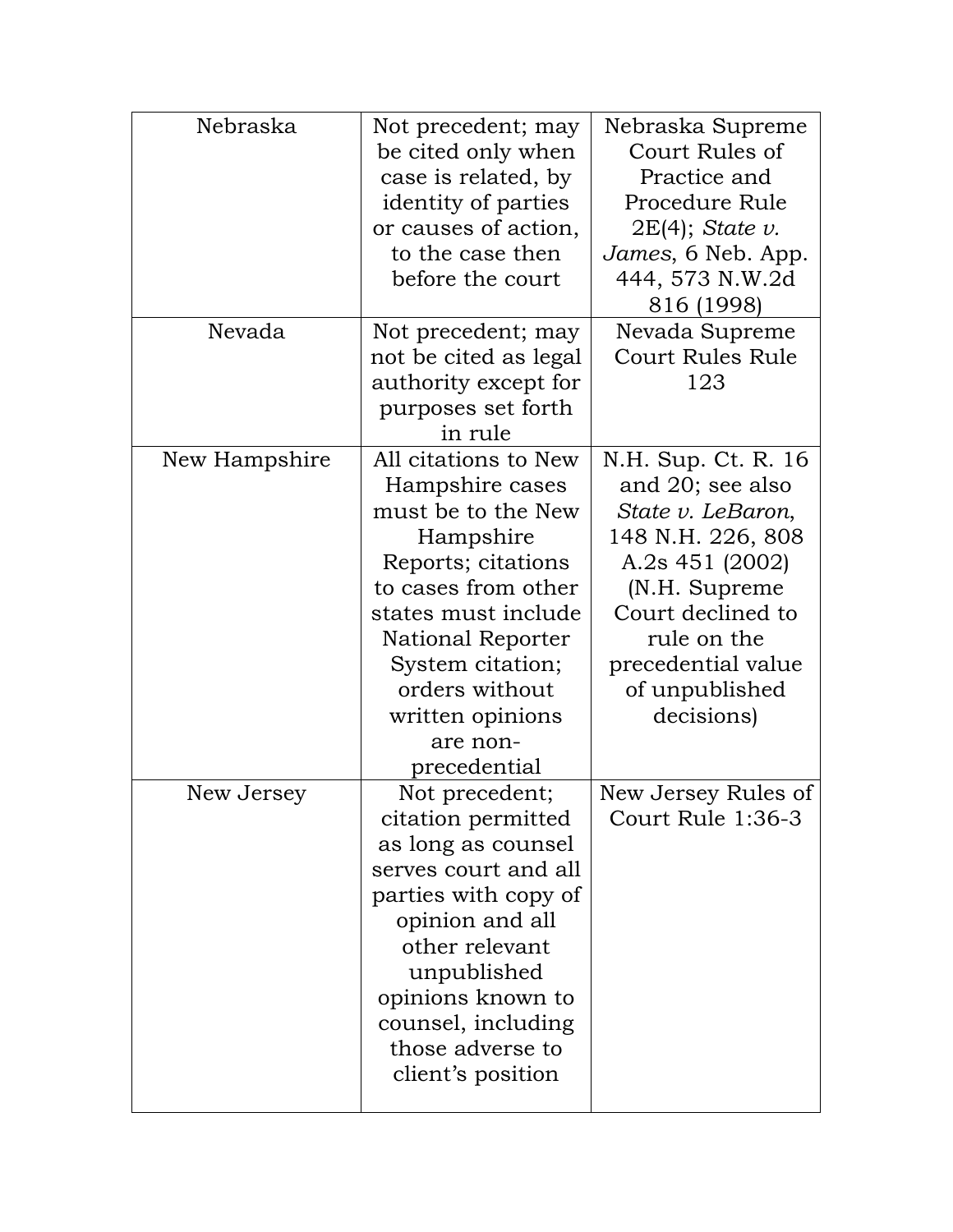| New Mexico     | Not precedent; may<br>not be cited as<br>precedent in any<br>court.                                                         | N.M. Rules of<br>Appellate Procedure<br>Rule 12-405(C);<br>Romero $v$ . City of<br>Santa Fe, 139 N.M.<br>440, 134 P.3d 131<br>(N. Mex. App. 2006)                                   |
|----------------|-----------------------------------------------------------------------------------------------------------------------------|-------------------------------------------------------------------------------------------------------------------------------------------------------------------------------------|
| New York       | Not precedent,<br>although entitled to<br>respectful<br>consideration                                                       | See generally,<br>Yellow Book of NY<br>L.P. v. Dimilia, 188<br>Misc.2d 489, 729<br>N.Y.S.2d 286<br>$(2001)$ ; Eaton v.<br>Chahal, 146<br>Misc.2d 977, 553<br>N.Y.S.2d 642<br>(1990) |
| North Carolina | Citation is<br>expressly<br>disfavored but<br>permitted if a party<br>believes there is no<br>published opinion<br>on point | North Caroline<br>Rules of Appellate<br>Procedure Rule<br>30(e)(3)                                                                                                                  |
| North Dakota   | Not precedent; may<br>be cited for<br>persuasive<br>reasoning                                                               | In re Guardianship<br>of Barros, 701<br>N.W.2d 402 (N.D.<br>2005) (concerning<br>unpublished Iowa<br>opinion)                                                                       |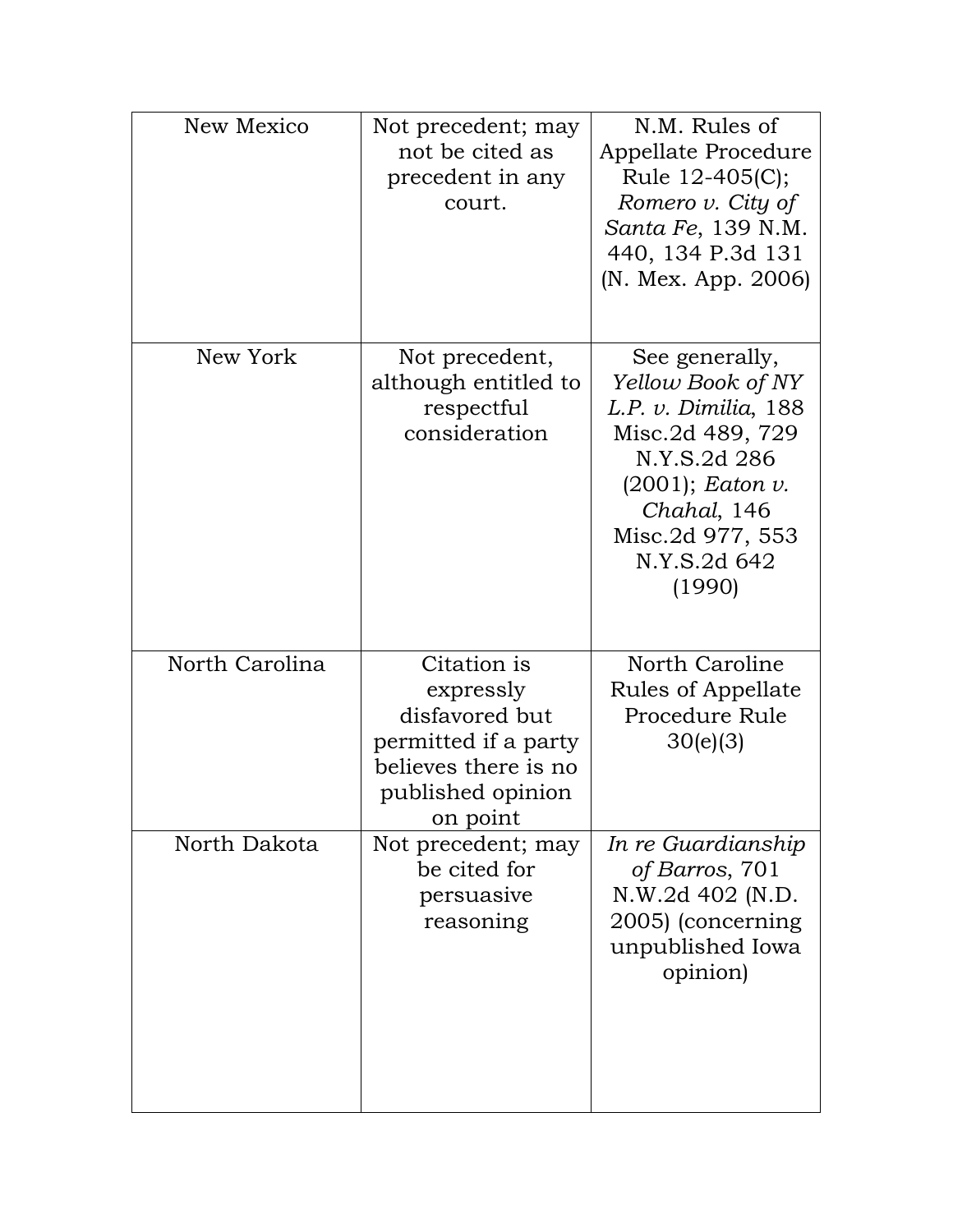| Ohio     | All distinctions in     | Ohio Supreme        |
|----------|-------------------------|---------------------|
|          | authority based         | Court Rules for the |
|          | upon form of            | Reporting of        |
|          | publication have        | Opinions, Rule 4    |
|          | been abolished. All     |                     |
|          | Court of Appeals        |                     |
|          | opinions issued         |                     |
|          | after May 1, 2002       |                     |
|          | may be cited as         |                     |
|          | authority and           |                     |
|          | weighted as             |                     |
|          | deemed appropriate      |                     |
|          | by the courts           |                     |
| Oklahoma | Not precedent; may      | Oklahoma Supreme    |
|          | not be cited in civil   | Court Rule          |
|          | cases except to         | 1:200(b)(5);        |
|          | establish res           | Oklahoma Crim.      |
|          | judicata, collateral    | App. R. 3.5(c)(3)   |
|          | estoppel or law of      |                     |
|          | the case; may be        |                     |
|          | cited in criminal       |                     |
|          | cases when no           |                     |
|          | published opinion       |                     |
|          | would serve as well.    |                     |
| Oregon   | No rule of law          | In re Conduct of    |
|          | regarding citation      | Davenport, 335 Or.  |
|          | to unpublished          | 67, 57 P.3d 897     |
|          | opinions, however,      | (2002)              |
|          | as a matter of          |                     |
|          | comity, Oregon          |                     |
|          | does not permit         |                     |
|          | citation to             |                     |
|          | unpublished 9th         |                     |
|          | Circuit cases when      |                     |
|          | such cases cannot       |                     |
|          | be cited within the     |                     |
|          | 9 <sup>th</sup> Circuit |                     |
|          |                         |                     |
|          |                         |                     |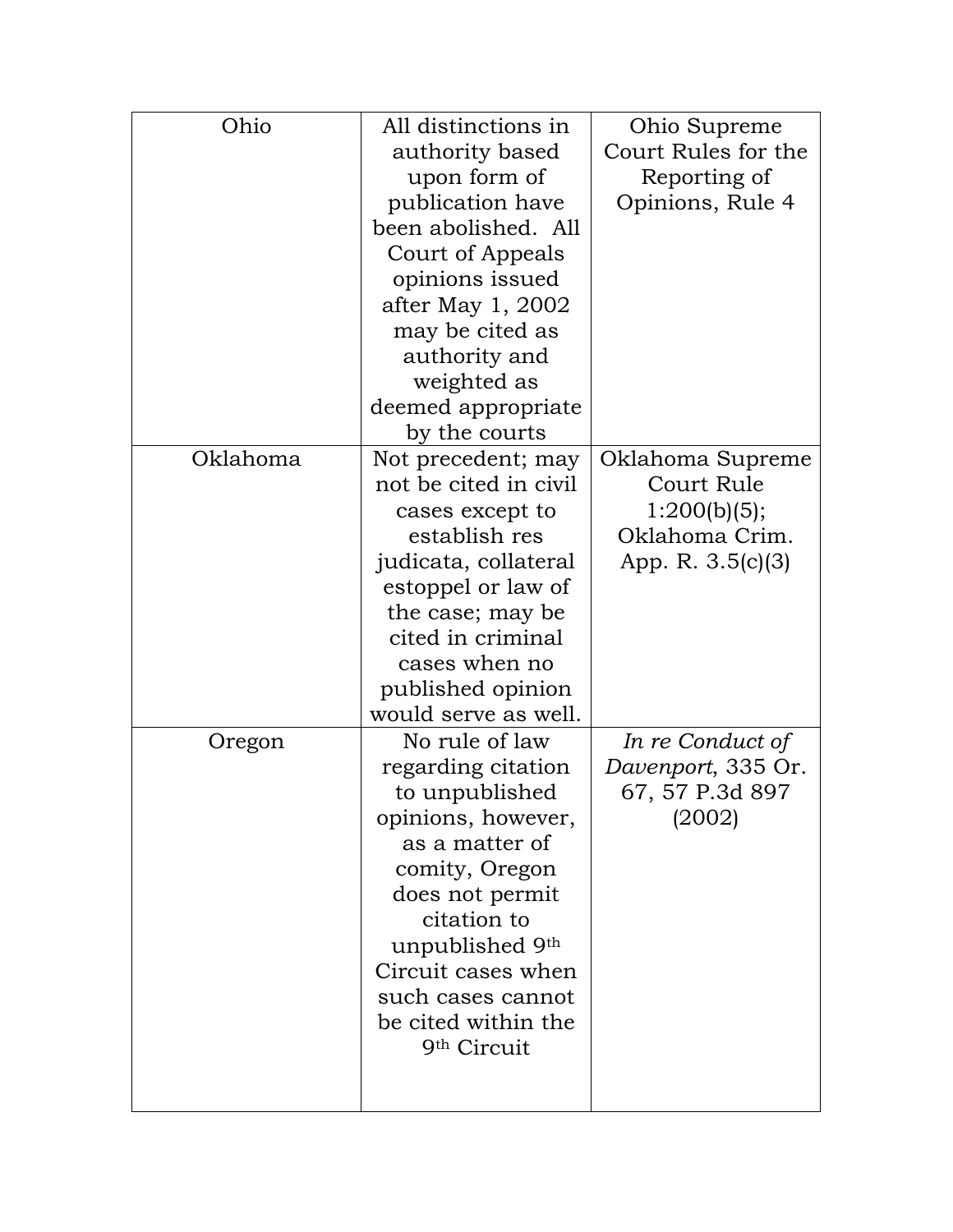| Pennsylvania   | Not precedent; may<br>not be cited or<br>relied upon other<br>than to establish<br>law of the case,<br>collateral estoppel<br>or res judicata                                                                                                                                                                  | Boring v. Erie<br>Insurance Co., 434<br>Pa. Super. 40, 641<br>A.2d 1189 (1994)<br>citing Internal<br>Operating<br>Procedures of<br>Superior Court of<br>Pennsylvania, Rule<br>$444B$ ; see also<br>Superior Court of<br>Pennsylvania<br>Notice to the Bar,<br>598 A.2d 1324<br>(1991) |
|----------------|----------------------------------------------------------------------------------------------------------------------------------------------------------------------------------------------------------------------------------------------------------------------------------------------------------------|---------------------------------------------------------------------------------------------------------------------------------------------------------------------------------------------------------------------------------------------------------------------------------------|
| Rhode Island   | If an authority is<br>not available in a<br>National Reporter,<br>a copy must be<br>included and<br>served on all<br>parties;<br>unpublished orders<br>will not be cited by<br>the Court and will<br>not be cited by<br>counsels in their<br>briefs; unpublished<br>orders are without<br>precedential effect. | Rhode Island Sup.<br>Ct. Rules, art. 1,<br>Rule $16(e)$ and $(j)$                                                                                                                                                                                                                     |
| South Carolina | Not precedent;<br>should not be cited<br>except in related<br>cases                                                                                                                                                                                                                                            | South Carolina<br>Appellate Court<br>Rules Rule 220(a);<br>Rule 239(d)(2).                                                                                                                                                                                                            |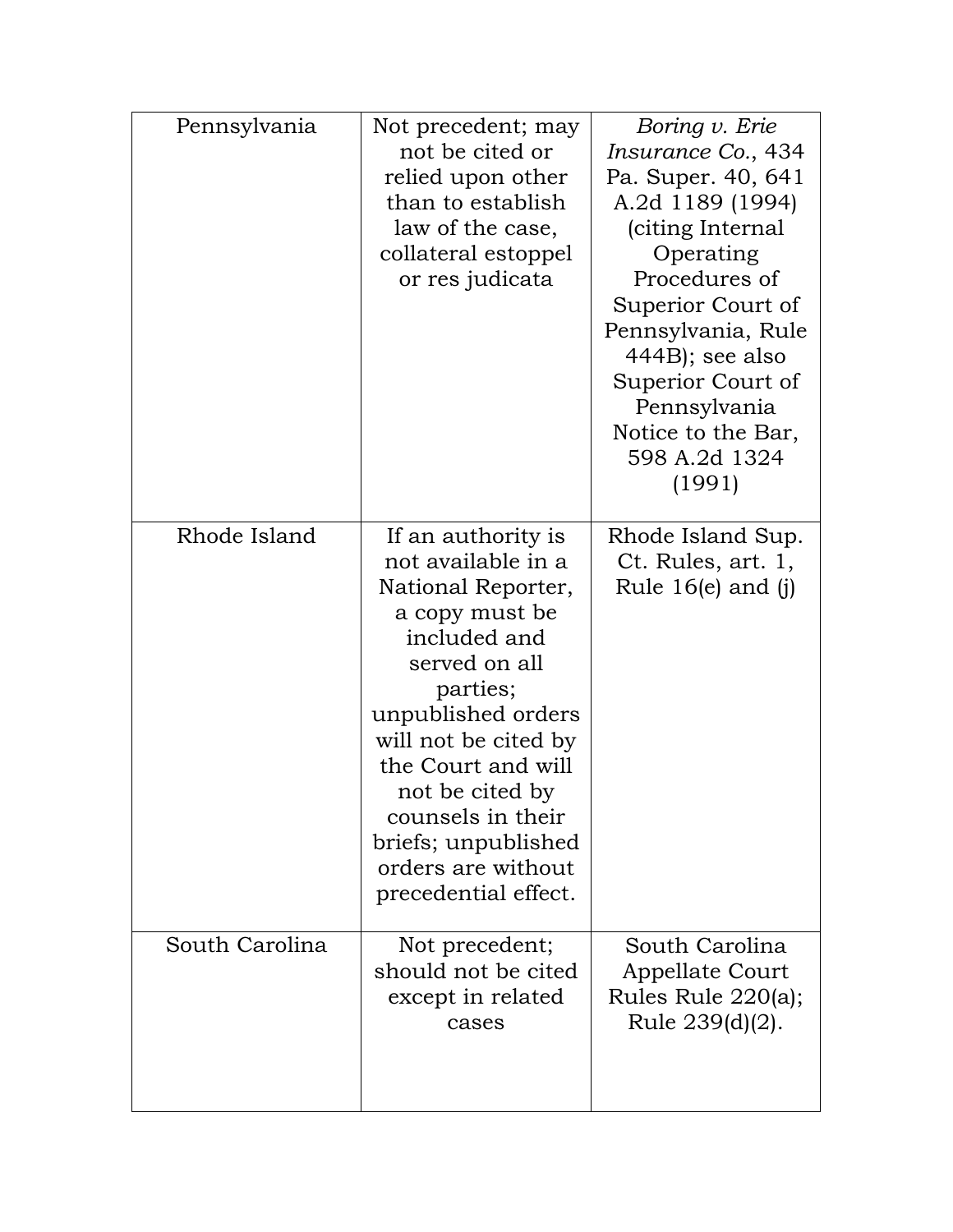| South Dakota | Shall not be cited                        | South Dakota         |
|--------------|-------------------------------------------|----------------------|
|              | except to establish                       | Codified Laws §15-   |
|              | res judicata, law of                      | 26A-87.1(E)          |
|              | the case, collateral                      |                      |
|              | estoppel or in a                          |                      |
|              | criminal or                               |                      |
|              | disciplinary action                       |                      |
|              | involving same                            |                      |
|              | person                                    |                      |
| Tennessee    | Persuasive                                | Tennesee Supreme     |
|              | authority unless                          | Court Rule $4(G)(1)$ |
|              | designated "Not for                       |                      |
|              | Citation"; party                          |                      |
|              | relying thereon                           |                      |
|              | must provide copy                         |                      |
|              | to Court and                              |                      |
|              | parties                                   |                      |
| Texas        | No precedential                           | Texas Rules of       |
|              |                                           |                      |
|              | value, but may be<br>cited in civil cases | Appellate Procedure  |
|              |                                           | Rule 47.7(civil      |
|              | with a                                    | appeals); Rule 77.3  |
|              | parenthetical                             | (criminal appeals)   |
|              | notation "Not                             |                      |
|              | designated for                            |                      |
|              | publication"; may                         |                      |
|              | not be cited in                           |                      |
|              | criminal cases.                           |                      |
| Utah         | Unpublished                               | Utah Rules of        |
|              | decisions of the                          | Appellate Procedure  |
|              | Court of Appeals                          | Rule $30(f)$         |
|              | issued on or after                        |                      |
|              | October 1, 1998,                          |                      |
|              | may be cited as                           |                      |
|              | precedent. Other                          |                      |
|              | unpublished                               |                      |
|              | decisions may be                          |                      |
|              | cited, so long as                         |                      |
|              | copy is provided to                       |                      |
|              | court and parties.                        |                      |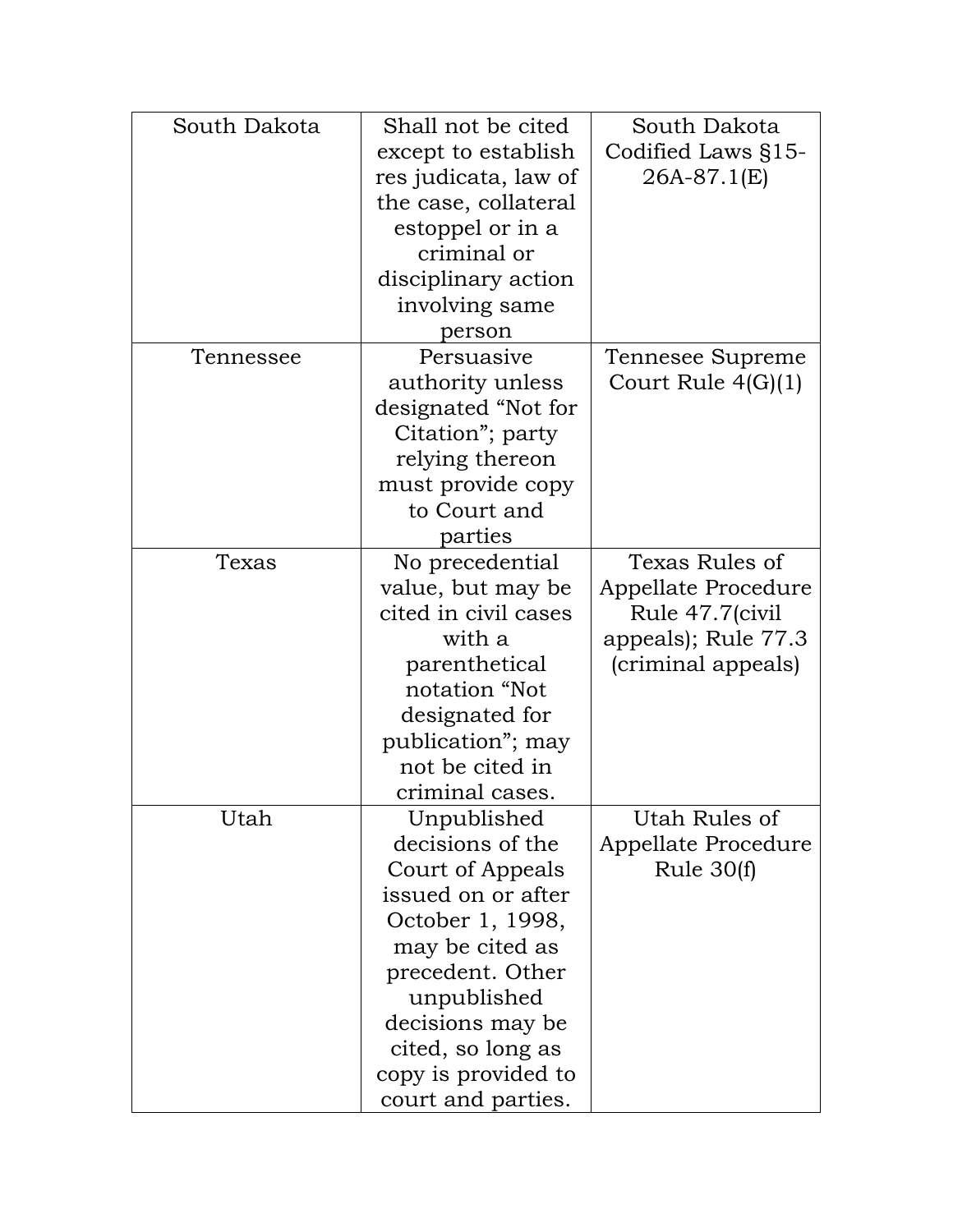| Vermont       | Not precedent        | Vermont Rules of     |
|---------------|----------------------|----------------------|
|               | except with respect  | Appellate Procedure  |
|               | to claim preclusion, | Rule 33.1(c)         |
|               | issue preclusion,    |                      |
|               | law of the case or   |                      |
|               | similar issues; may  |                      |
|               | be cited as          |                      |
|               | persuasive           |                      |
|               | authority            |                      |
| Virginia      | May not be cited or  | Grajales $v$ .       |
|               | relied upon as       | Commonwealth, 4      |
|               | precedent except     | Va. App. 1, 353      |
|               | for the purpose of   | S.E.2d 789 (1987)    |
|               | establishing res     |                      |
|               | judicata, estoppel   |                      |
|               | or the law of the    |                      |
|               | case.                |                      |
| Washington    | Not precedent; may   | Washington Rules     |
|               | not be cited.        | of Appellate         |
|               |                      | Procedure Rule       |
|               |                      | 10.4(h)              |
| West Virginia | Not precedent; may   | Pugh v. Worker's     |
|               | not be cited in any  | Compensation         |
|               | court except to      | Commissioner, 188    |
|               | establish res        | W. Va. 414, 424      |
|               | judicata, collateral | S.E.2d 759 (1992)    |
|               | estoppel or law of   |                      |
|               | the case.            |                      |
| Wisconsin     | Not precedent; may   | W.S.A. 809.23(3);    |
|               | not be cited except  | Tamminen v. Aetna    |
|               | for claim            | Casualty & Surety    |
|               | preclusion, issue    | Co., 109 Wis. 2d     |
|               | preclusion or law of | 536, 327 N.W.2d      |
|               | the case.            | 55 (1982)(attorney   |
|               |                      | fined for citing     |
|               |                      | unpublished          |
|               |                      | opinion in violation |
|               |                      | of rule)             |
|               |                      |                      |